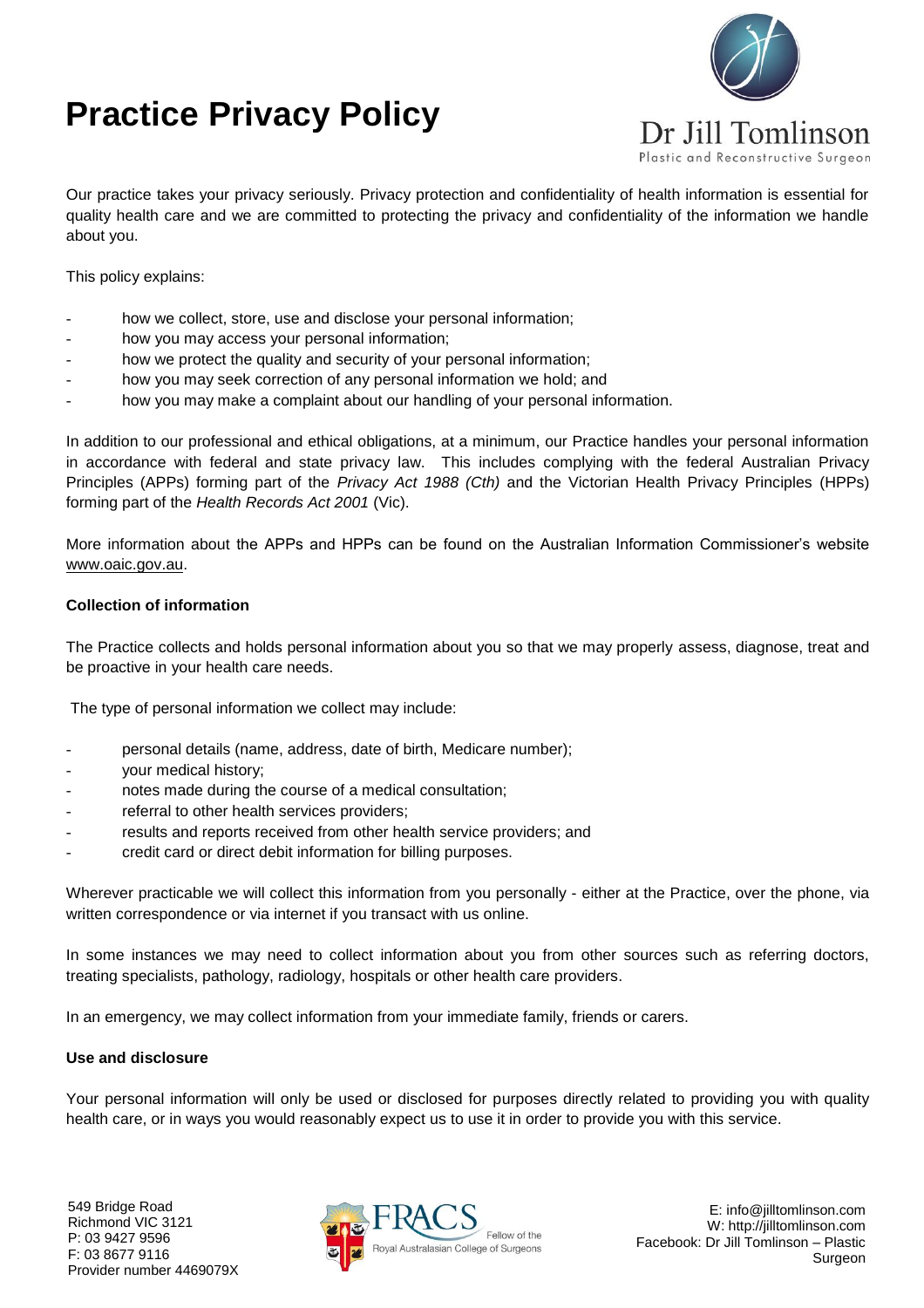

This includes use or disclosure:

- to the professional team directly involved in your health care, including treating doctors, pathology services, radiology services and other specialists outside this medical practice. For example, this may occur through referral to other doctors when requesting medical tests or in the report or result returned to us following the referrals;
- to the Practice's administrative staff for billing and other administrative tasks necessary to run our practice. Our staff are trained in the handling of personal information in accordance with the *Practice Privacy Policy*;
- to your health insurance fund, Medicare or other organisations responsible for the financial aspects of your care;
- where required by law, for example, pursuant to a subpoena;
- to insurers or lawyers for the defence of a medical claim; and/or
- to assist with training and education of other health care professionals.

*If you do not wish for your information to be used for training of health professionals, please tick here*: □

Our practice does not intend to disclose your personal information to overseas recipients.

### **Information Quality**

We aim to ensure the information we hold about you is accurate, complete, up to date and relevant. To this end our staff may ask you to confirm that your personal details are correct when you attend a consultation. Please let us know if any of the information we hold about you is incorrect or not up to date.

### **Storage**

Our Practice takes all reasonable steps to protect the security of the personal information we hold, by:

- securing our premises;
- using passwords on all electronic systems and databases and varying access levels to protect electronic information from unauthorised interference, access, modification or disclosure; and
- storing hard copy records in secure filing cabinets or rooms that are accessible only to Practice staff.

### **Access to your personal information**

Under law you have a right to access personal information we hold about you. Please contact our Practice Manager for more information on our *Access to Medical Records Policy*.

We ask that you put your request in writing. A fee for the retrieval and copying of your medical record will apply, charged in accordance with the schedule of fees specified in the *Health Records Regulations 2008* (Vic), plus GST. This fee is not redeemable through Medicare.

### **Amendment of your personal information**

If you consider the information we hold about you is not correct, please contact the Practice in writing. You have the right to have any incorrect information corrected.



E: info@jilltomlinson.com W: http://jilltomlinson.com Facebook: Dr Jill Tomlinson – Plastic Surgeon